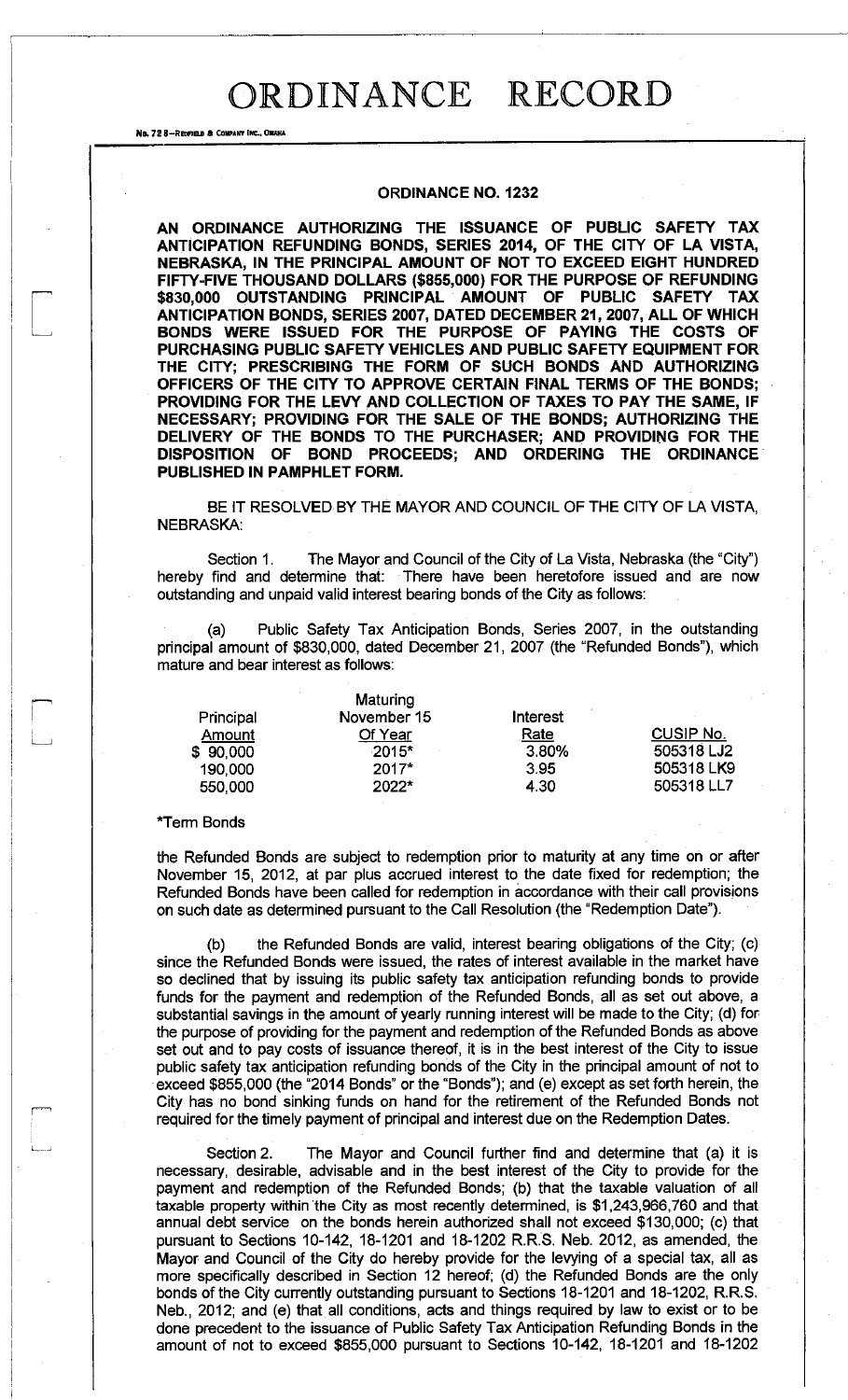No. 72 8-REDFIELD & COMPANY INC., OMAH

R.R.S. Neb. 2012, as amended, and other applicable statutes, do exist and have been done as required by law.

Section 3. To provide funds for the purpose of refunding the Refunded Bonds as set out in Sections 1 and 2 hereof, there shall be and there are hereby ordered issued the Public Safety Tax Anticipation Refunding Bonds, Series 2014, of the City in the principal amount of not to exceed Eight Hundred Fifty-Five Thousand Dollars (\$855,000) with principal payments to become due on November 15 of each year as follows:

| Principal     | Maturing    |
|---------------|-------------|
| Amount        | November 15 |
| \$<br>105,000 | 2015        |
| 110,000       | 2016        |
| 105,000       | 2017        |
| 105,000       | 2018        |
| 105,000       | 2019        |
| 105,000       | 2020        |
| 110,000       | 2021        |
| 110,000       | 2022        |

*provided , that the Bonds shall bear interest at such rates per annum as shall be determined in a written designation (the "Designation") signed by the Mayor, City Clerk or the Director of Administrative Services (the "Authorized Officers') on behalf of the City and which may be agreed to by D.A. Davidson & Co. (the "Underwriter"), which Designation may also determine or modify the principal amount for each maturity of the Bonds and mandatory redemption provisions (if any), all within the following limitations:* 

- *(a) the aggregate principal amount of the Bonds shall not exceed \$855,000, but may be reduced in principal amount;*
- *(b) the true interest cost on the Bonds shall not exceed 2.50% per annum;*
- *(c) the principal amount due in any year (including principal due as mandatory redemption amounts) for each maturity may be decreased by any amount determined but shall not increase by more than 10% or \$10,000, whichever is greater;*
- *(d) the longest maturity of the Bonds may not be later than November 15, 2022.*
- *(e) two or more of the principal maturities may be combined and issued as "term bonds" and the Authorized Officers may determine the mandatory sinking fund payments and mandatory redemption amounts. Any Bonds issued as "term bonds" shall be redeemed at a redemption price equal to 100% of the principal amount thereof plus accrued interest thereon to the date of redemption and may be selected for redemption by any random method of selection determined appropriate by the Registrar (as hereinafter designated) or by the Depository (as hereinafter designated).*

*The Authorized Officers are hereby authorized to make such determinations on behalf of the City and to evidence the same by execution and delivery of the Designation and such determinations, when made and agreed to by the Undemvriter, shall constitute the action of the without further action of them Mayor and Council.* 

The Bonds shall be issued in fully registered form in the denomination of \$5,000 or any integral multiple thereof. The date of original issue for the Bonds shall be date of original delivery. Interest on the Bonds, at the respective rates for each maturity, shall be payable semi-annually on May 15 and November 15 of each year beginning May 15, 2015 (or such other date or dates as may be determined in the Designation, each an "Interest Payment Date"), and the Bonds shall bear such interest from the date of original issue or the most recent Interest Payment Date, whichever is later. The interest due on each Interest Payment Date shall be payable to the registered owners of record as of the fifteenth day immediately preceding the Interest Payment Date (the "Record Date"), subject to the provisions of Section 4 hereof. The Bonds shall be numbered from 1 upwards in the order of their issuance. No Bond shall be issued originally or upon transfer or partial redemption having more than one principal maturity. The initial bond numbering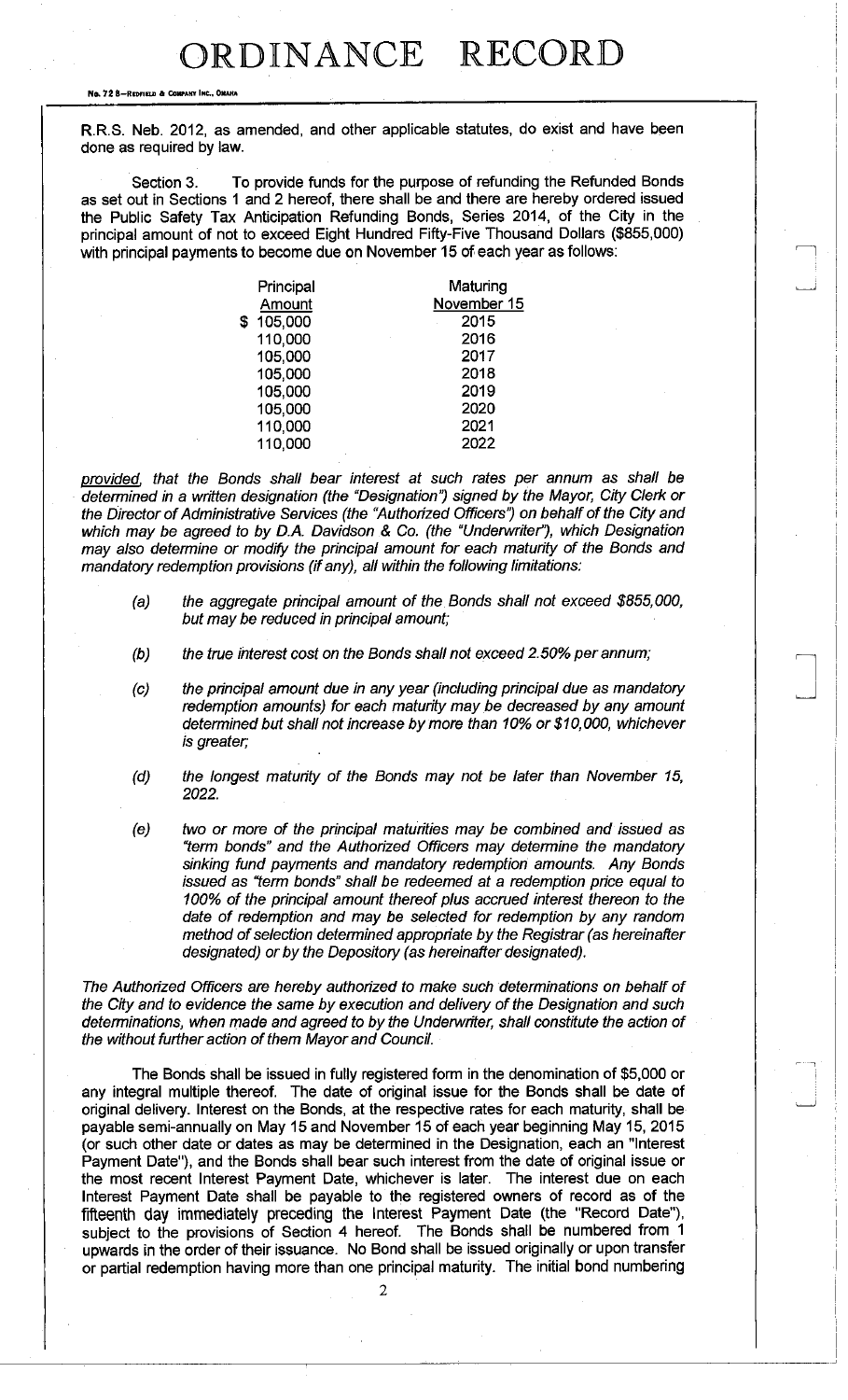#### No. 72 8-REDFIELD & COMPANY INC., OMAHA

and principal amounts for each of the Bonds issued shall be as directed by the initial purchaser thereof. Payments of interest due on the Bonds prior to maturity or earlier redemption shall be made by the Paying Agent and Registrar, designated in Section 4 hereof, by mailing a check or draft in the amount due for such interest on each Interest Payment Date to the registered owner of each Bond, as of the Record Date for such Interest Payment Date, to such owner's registered address as shown on the books of registration as required to be maintained in Section 4 hereof. Payments of principal due at maturity or at any date fixed for redemption prior to maturity, together with unpaid accrued interest thereon, shall be made by the Paying Agent and Registrar to the registered owners upon presentation and surrender of the Bonds to the Paying Agent and Registrar. The City and the Paying Agent and Registrar may treat the registered owner of any Bond as the absolute owner of such Bond for the purpose of making payments thereon and for all other purposes and neither the City nor the Paying Agent and Registrar shall be affected by any notice or knowledge to the contrary, whether such Bond or any installment of interest due thereon shall be overdue or not. All payments on account of interest or principal made to the registered owner of any Bond in accordance with the terms of this ordinance shall be valid and effectual and shall be a discharge of the City and the Paying Agent and Registrar, in respect of the liability upon the Bonds or claims for interest to the extent of the sum or sums so paid.

Section 4. The Authorized Officers are hereby authorized to designate the Paying Agent and Registrar for the Bonds in the Designation, which Paying Agent and Registrar may be a bank or trust company or the City Treasurer. If a bank or trust company is designated as Paying Agent and Registrar, said Paying Agent and Registrar shall serve in such capacities under the terms of an agreement entitled "Paying Agent and Registrar's Agreement" between the City and said Paying Agent and Registrar, the form of which is hereby approved. The Mayor and City Clerk are hereby authorized to execute said agreement in substantially the form presented but with such changes as they shall deem appropriate or necessary. The Paying Agent and Registrar shall keep and maintain for the City books for the registration and transfer of the Bonds at its office. The names and registered addresses of the registered owner or owners of the Bonds shall at all times be recorded in such books. Any Bond may be transferred pursuant to its provisions at the office of the Paying Agent and Registrar by surrender of such Bond for cancellation, accompanied by a written instrument of transfer, in form satisfactory to the Paying Agent and Registrar, duly executed by the registered owner in person or by such owner's duly authorized agent, and thereupon the Paying Agent and Registrar, on behalf of the City, will deliver at its office (or send by registered mail to the transferee owner or owners thereof at such transferee owner's or owners' risk and expense), registered in the name of the transferee owner or owners, a new Bond or Bonds of the same series, interest rate, aggregate principal amount and maturity. To the extent of the denominations authorized for the Bonds by this ordinance, one Bond may be transferred for several such Bonds of the same series, interest rate and maturity, and for a like aggregate principal amount, and several such Bonds may be transferred for one or several such Bonds, respectively, of the same series, interest rate and maturity and for a like aggregate principal amount. In every case of transfer of a Bond, the surrendered Bond shall be canceled and destroyed. All Bonds issued upon transfer of the bonds so surrendered shall be valid obligations of the City evidencing the same obligation as the Bonds surrendered and shall be entitled to all the benefits and protection of this ordinance to the same extent as the Bonds upon transfer of which they were delivered. The City and the Paying Agent and Registrar shall not be required to transfer any Bond during any period from any Record Date until its immediately following Interest Payment Date or to transfer any Bond called for redemption for a period of 30 days next preceding the date fixed for redemption.

Section 5. In the event that payments of interest due on the Bonds on an Interest Payment Date are not timely made, such interest shall cease to be payable to the registered owners as of the Record Date for such Interest Payment Date and shall be payable to the registered owners of the Bonds as of a special date of record for payment of such defaulted interest as shall be designated by the Paying Agent and Registrar whenever monies for the purpose of paying such defaulted interest become available.

Section 6. In addition to any mandatory sinking fund redemptions set forth in Section 4 of this Ordinance, the Bonds shall be subject to redemption at the option of the City, in whole or in part, prior to maturity at any time on or after five years after the date of original issue, at par plus accrued interest on the principal amount redeemed to the date fixed for redemption. The City may select the Bonds to be redeemed for optional

3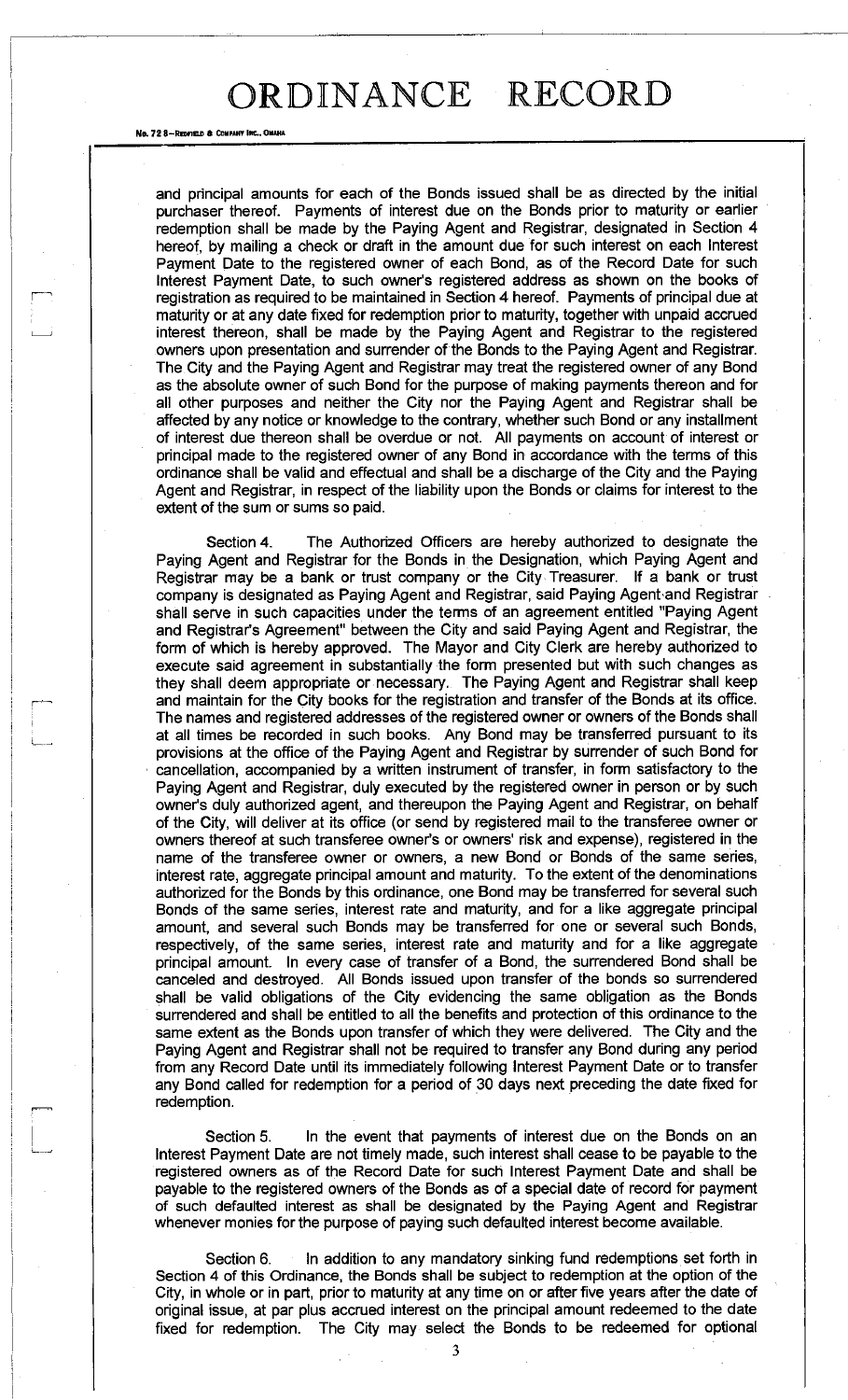No. 72 8-REDFIELD & COMPANY INC., OMAHA

redemption in its sole discretion. Bonds for mandatory redemption shall be selected by the Paying Agent and Registrar using any random method of selection determined appropriate by the Paying Agent and Registrar. Bonds redeemed pursuant to the requirements for mandatory redemption shall be redeemed at par plus accrued interest on the principal amount redeemed. The Bonds shall be redeemed only in amounts of \$5,000 or integral multiples thereof. Bonds redeemed in part only shall be surrendered to the Paying Agent and Registrar in exchange for a new Bond evidencing the unredeemed principal thereof. Notice of redemption of any Bond called for redemption shall be given, at the direction of the City in the case of optional redemption and without further direction in the case of mandatory redemption, by the Paying Agent and Registrar by mail not less than 30 days prior to the date fixed for redemption, first class, postage prepaid, sent to the registered owner of such Bond at said owner's registered address. Such notice shall designate the Bond or Bonds to be redeemed by maturity or otherwise, the date of original issue, series and the date fixed for redemption and shall state that such Bond or Bonds are to be presented for prepayment at the office of the Paying Agent and Registrar. In case of any Bond partially redeemed, such notice shall specify the portion of the principal amount of such Bond to be redeemed. No defect in the mailing of notice for any Bond shall affect the sufficiency of the proceedings of the City designating the Bonds called for redemption or the effectiveness of such call for Bonds for which notice by mail has been properly given and the City shall have the right to further direct notice of redemption for any such Bond for which defective notice has been given.

Section 7. If the date for payment of the principal of or interest on the Bonds shall be a Saturday, Sunday, legal holiday or a day on which banking institutions in the municipality where Paying Agent and Registrar is located are authorized by law or executive order to close, then the date for such payment shall be the next succeeding day which is not a Saturday, Sunday, legal holiday or a day on which such banking institutions are authorized to close, and payment on such day shall have the same force and effect as if made on the nominal date of payment.

4

Section 8. The Bonds shall be in substantially the following form: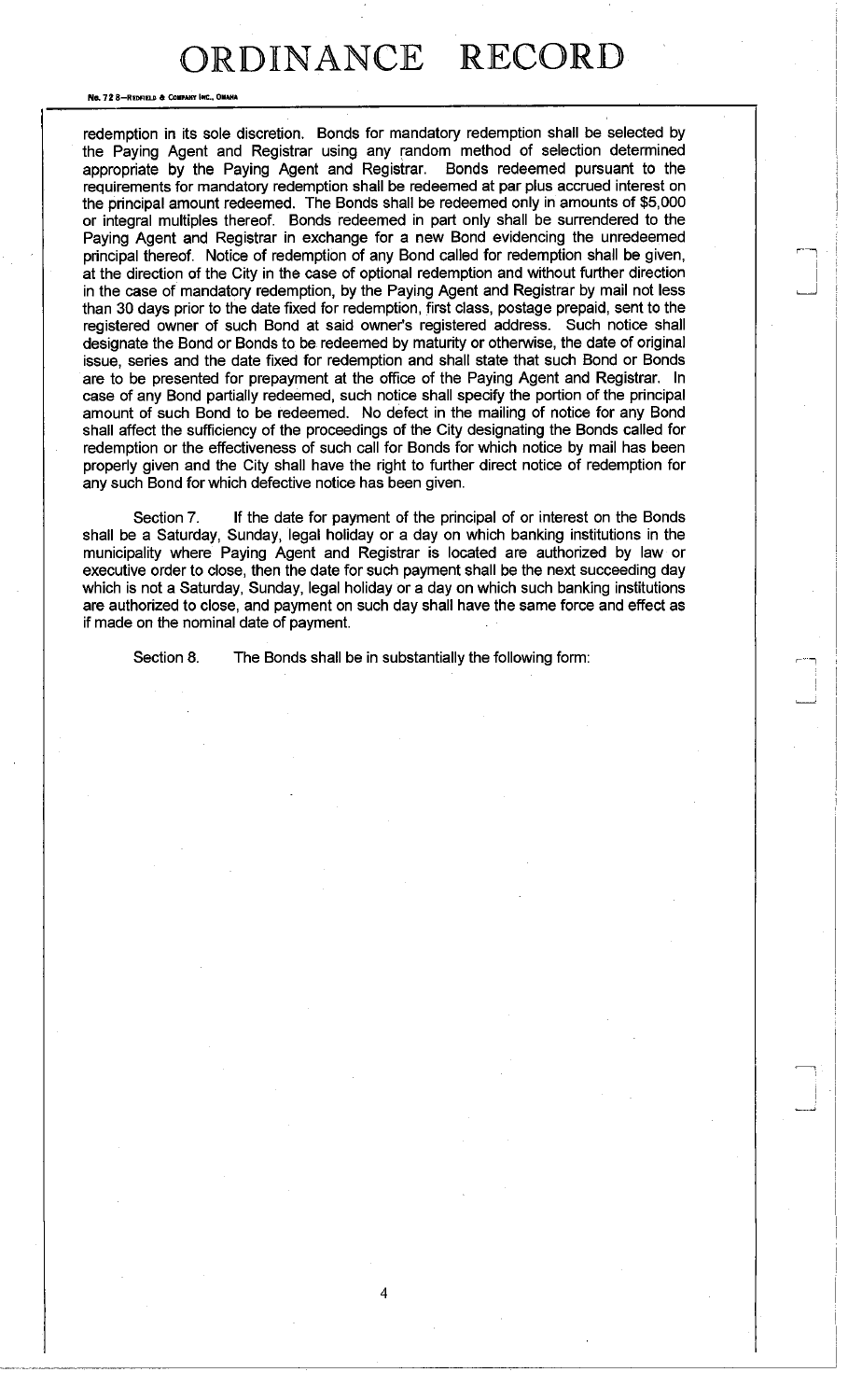No. 72 8-REDFIELD & COMPANY INC., OMAHA

### UNITED STATES OF AMERICA STATE OF NEBRASKA COUNTY OF SARPY

### CITY OF LA VISTA, NEBRASKA PUBLIC SAFETY TAX ANTICIPATION REFUNDING BOND SERIES 2014

No.

Interest Rate **%** 

**Maturity Date** November 15, Date of Original Issue  $\frac{2014}{5}$ 

**CUSIP** 

Registered Owner: Cede & Co.

Principal Amount:

The CITY OF LA VISTA, NEBRASKA (the "City"), hereby acknowledges itself to owe and for value received promises to pay to the Registered Owner specified above, or registered assigns, the Principal Amount specified above in lawful money of the United States of America on the Maturity Date specified above with interest thereon to maturity (or earlier redemption) computed on the basis of a 360-day year consisting of twelve 30 day months from the Date of Original Issue or most recent Interest Payment Date, whichever is later, at the Interest Rate per annum specified above, payable semiannually on \_\_\_\_\_\_\_ and \_\_\_\_\_\_\_ of each year, beginning \_\_\_\_\_\_\_, 20\_\_ (each of such dates an "Interest Payment Date"). The Principal Amount hereof, together with unpaid accrued interest due at maturity or upon earlier redemption, is payable upon presentation and surrender of this bond at the office of \_\_\_\_\_\_\_\_\_\_\_\_\_\_\_\_\_\_, as the Paying Agent and surrender of this bond at the office of Registrar, in , Nebraska. Interest on this bond due prior to maturity or earlier redemption will be paid on each Interest Payment Date by a check or draft mailed by the Paying Agent and Registrar to the registered owner of this bond, as shown on the books of record maintained by the Paying Agent and Registrar, at the close of business on the fifteenth day immediately preceding such Interest Payment Date, to such owner's registered address as shown on such books and records. Any interest not so timely paid shall cease to be payable to the person entitled thereto as of the record date such interest was payable, and shall be payable to the person who is the registered owner of this bond (or of one or more predecessor bonds hereto) on such special record date for payment of such defaulted interest as shall be fixed by the Paying Agent and Registrar whenever monies for such purposes become available.

This bond is one of an issue of fully registered bonds (the "Bonds") of the total principal amount of  $($ even date and like tenor except as to date of maturity, rate of interest and denomination which were issued by the City in strict compliance with Sections 10-142 and 18-1201, Reissue Revised Statutes of Nebraska, as amended, and other applicable statutes for the purpose of refunding \$\_\_\_\_\_\_\_\_\_ outstanding principal amount of the City's Public Safety Tax Anticipation Bonds, Series 2007, dated December 21, 2007, all of which bonds were issued for the purpose of paying the costs of two fire trucks and other fire suppression equipment. The issuance of such bonds has been authorized by proceedings duly had and an ordinance legally passed and approved by the Mayor and Council of the City (the "Ordinance").

The Bonds are subject to redemption at the option of the City, in whole or in part, at any time on or after five years after the date of delivery, at par plus interest accrued on the principal amount redeemed to the date fixed for redemption.

[In addition, the Bonds shall be subject to mandatory sinking fund redemption payments (with bonds being redeemed at par plus accrued interest) as follows:

> Principal Maturing November 15. 20  $\_$  to be called November 15, 20 $\_$ \$\_\_\_\_\_\_\_ to be called November 15, 20\_  $\Box$  Payable November 15, 20  $\Box$

Notice of redemption shall be given by mail to the registered owner of any Bond to be redeemed at such registered owner's address in the manner specified in the Ordinance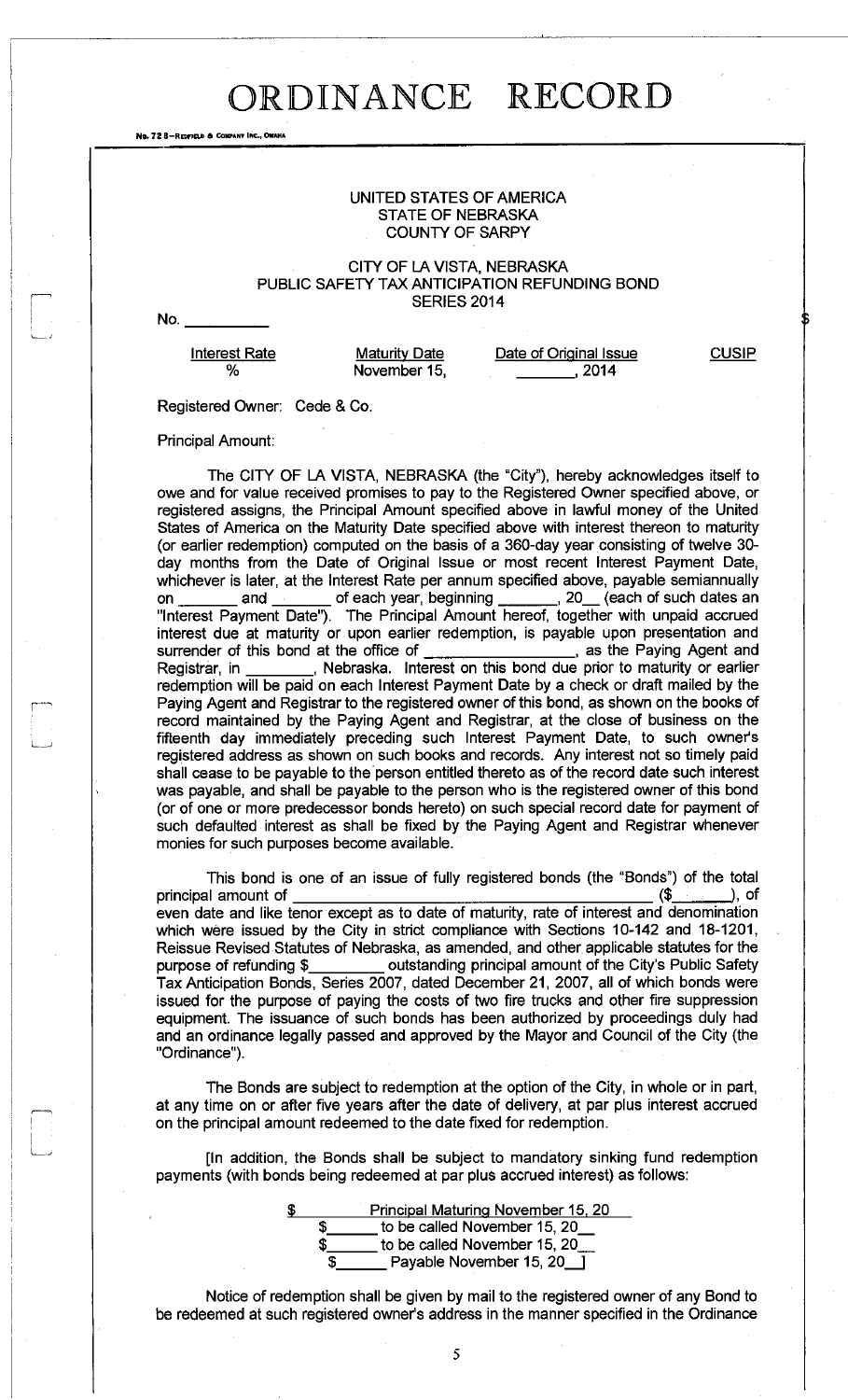No. 72 8-REDFIELD & COMPANY INC., OMAHA

authorizing the Bonds. Individual Bonds may be redeemed in part but only in \$5,000 amounts or integral multiples thereof.

This Bond is transferable by the Registered Owner or such owner's attorney duly authorizing in writing at the office of the Paying Agent and Registrar upon surrender and cancellation of this Bond, and thereupon a new Bond or Bonds of the same aggregate principal amount, interest rate and maturity will be issued to the transferee as provided in the Ordinance, subject to the limitations therein prescribed. The City, the Paying Agent and Registrar and any other person may treat the person in whose name this Bond is registered as the absolute owner hereof for the purpose of receiving payment due hereunder and for all purposes and shall not be affected by any notice to the contrary, whether this bond be overdue or not.

If the date for payment of the principal of or interest on this Bond shall be a Saturday, Sunday, legal holiday or a day on which banking institutions in the City are authorized by law or executive order to close, then the date for such payment shall be the next succeeding day which is not a Saturday, Sunday, legal holiday or a day on which such banking institutions are authorized to close, and payment on such day shall have the same force and effect as if made on the nominal date of payment.

I

IT IS HEREBY CERTIFIED AND WARRANTED that all conditions, acts and things required by law to exist or to be done precedent to and in the issuance of this bond did exist, did happen and were done and performed in regular and due form and time as required by law and that the indebtedness of said City, including this bond, does not exceed any limitation imposed by law. The City has agreed to make a special levy of taxes as permitted by Section 18-1201 R.R.S. Neb., 2012, as amended, of not more than  $5¢$  per \$100 of taxable value on all the taxable property within the City, which tax shall be sufficient in rate and amount to fully pay the principal and interest of this bond and the other bonds of this issue as the same become due, as more specifically provided in Section 18-1201 and 18-1202, R.R.S. Neb., 2012. The City agrees that said bonds shall be secured by such tax so assessed and levied and shall be payable out of the funds derived from such tax.

AS PROVIDED IN THE ORDINANCE REFERRED TO HEREIN, UNTIL THE TERMINATION OF THE SYSTEM OF BOOK-ENTRY-ONLY TRANSFERS THROUGH THE DEPOSITORY TRUST COMPANY, NEW YORK, NEW YORK (TOGETHER WITH ANY SUCCESSOR SECURITIES DEPOSITORY APPOINTED PURSUANT TO THE ORDINANCE, "DTC"), AND NOTWITHSTANDING ANY OTHER PROVISIONS OF THE ORDINANCE TO THE CONTRARY, A PORTION OF THE PRINCIPAL AMOUNT OF THIS BOND MAY BE PAID OR REDEEMED WITHOUT SURRENDER HEREOF TO THE REGISTRAR. DTC OR A NOMINEE, TRANSFEREE OR ASSIGNEE OF DTC OF THIS BOND MAY NOT RELY UPON THE PRINCIPAL AMOUNT INDICATED HEREON AS THE PRINCIPAL AMOUNT HEREOF OUTSTANDING AND UNPAID. THE PRINCIPAL AMOUNT HEREOF OUTSTANDING AND UNPAID SHALL FOR ALL PURPOSES BE THE AMOUNT DETERMINED IN THE MANNER PROVIDED IN THE ORDINANCE.

UNLESS THIS BOND IS PRESENTED BY AN AUTHORIZED OFFICER OF DTC (A) TO THE REGISTRAR FOR REGISTRATION OF TRANSFER OR EXCHANGE OR (B) TO THE REGISTRAR FOR PAYMENT OF PRINCIPAL, AND ANY BOND ISSUED IN REPLACEMENT HEREOF OR SUBSTITUTION HEREFOR IS REGISTERED IN THE NAME OF DTC AND ANY PAYMENT IS MADE TO DTC OR ITS NOMINEE, ANY TRANSFER, PLEDGE OR OTHER USE HEREOF FOR VALUE OR OTHERWISE BY OR TO ANY PERSON IS WRONGFUL BECAUSE ONLY THE REGISTERED OWNER HEREOF, DTC OR ITS NOMINEE, HAS AN INTEREST HEREIN.

IT IS HEREBY CERTIFIED AND WARRANTED that all conditions, acts and things required by law to exist or to be done precedent to and in the issuance of this Bond did exist, did happen and were done and performed in regular and due form and time as required by law and that the indebtedness of the City, including this Bond, does not exceed any limitation imposed by law.

This Bond shall not be valid and binding on the City until authenticated by the Paying Agent and Registrar.

IN WITNESS WHEREOF, the Mayor and Council of the City have caused this Bond to be executed on behalf of the City with the manual or facsimile signatures of the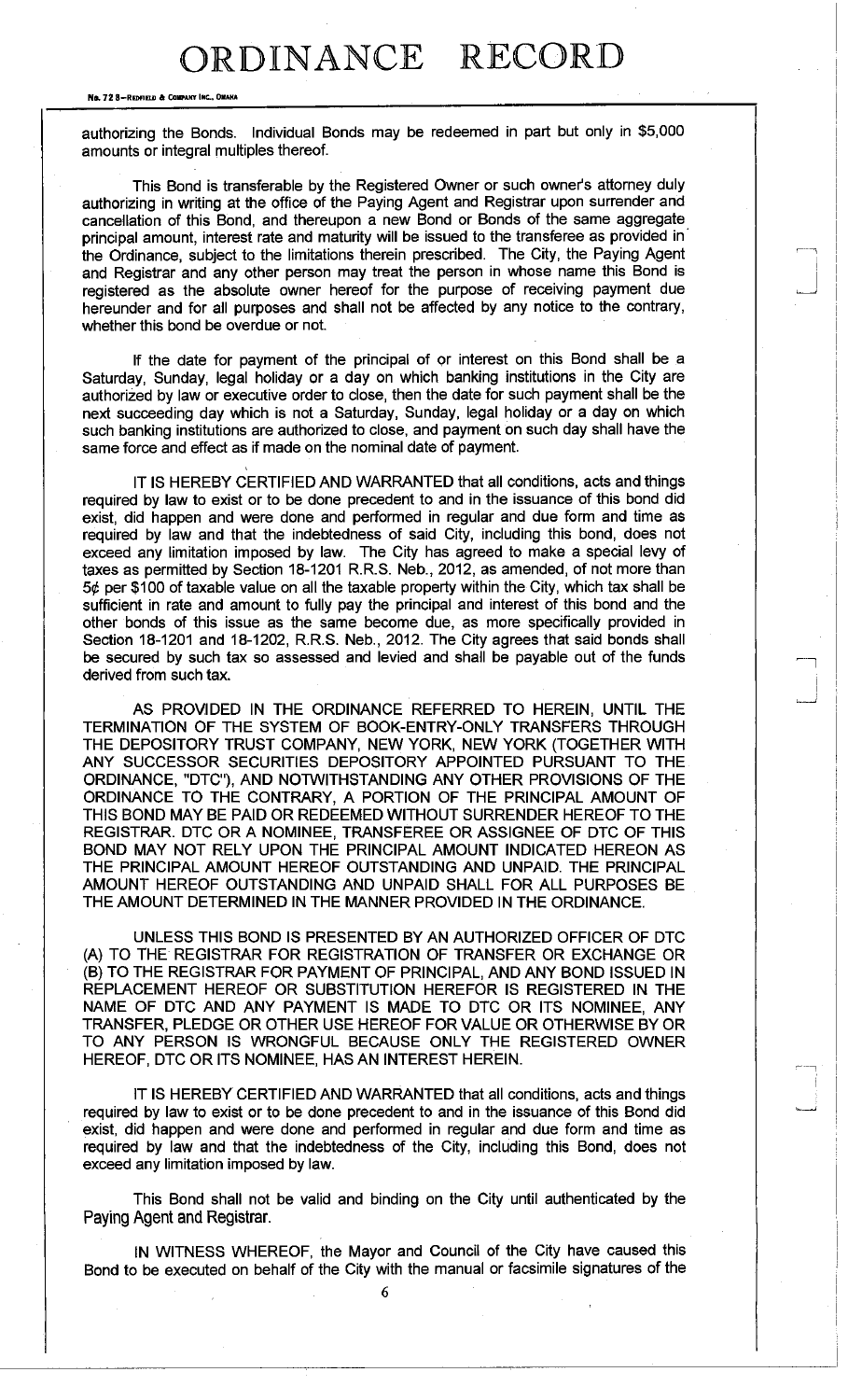No. 72 B-REDFIELD & COMPANY INC., OMAKA

Mayor and the Clerk and by causing the official seal of the City to be impressed or imprinted hereon, all as of the date of original issue specified above.

> CITY OF LA VISTA, NEBRASKA (facsimile signature )

> > Nebraska, Paying Agent

ATTEST: Mayor

(facsimile signature)

Clerk (SEAL)

### CERTIFICATE OF AUTHENTICATION

This Bond is one of the Bonds authorized by Ordinance of the Mayor and Council of the City of La Vista, Nebraska, described in the foregoing Bond.

and Registrar

 $\overline{and}$ 

(Form of Assignment)

| For                                   | value | received<br>hereby sells, assigns |
|---------------------------------------|-------|-----------------------------------|
| and transfers unto                    |       |                                   |
| (Social Security or Taxpayer I.D. No. |       | the within bond and hereby        |

| TOUCK OCCUTIVE OF TRAPAYER I.D. NO. |             |     | ulo withit point and not ovy |          |
|-------------------------------------|-------------|-----|------------------------------|----------|
| <i>irrevocably</i>                  | constitutes | and |                              | appoints |
|                                     |             |     | attorney, to transfer the    |          |

same on the books of registration in the office of the within-mentioned Paying Agent and Registrar with full power of substitution in the premises.

Dated:

Signature Guaranteed

Registered Owner(s)

By

Authorized Officer(s)

Note: The signature(s) on this assignment MUST CORRESPOND with the name(s) as written on the face of the within bond in every particular, without alteration, enlargement or any change whatsoever, and must be guaranteed by a commercial bank or a trust company or by a firm having membership on the New York, Midwest or other stock exchange.

Section 9. Each of the Bonds shall be executed on behalf of the City with the manual or facsimile signatures of the Mayor and Clerk of the City. The Bonds shall be issued initially as "book-entry-only" bonds using the services of The Depository Trust Company (the "Depository"), with one typewritten bond per maturity being issued to the

7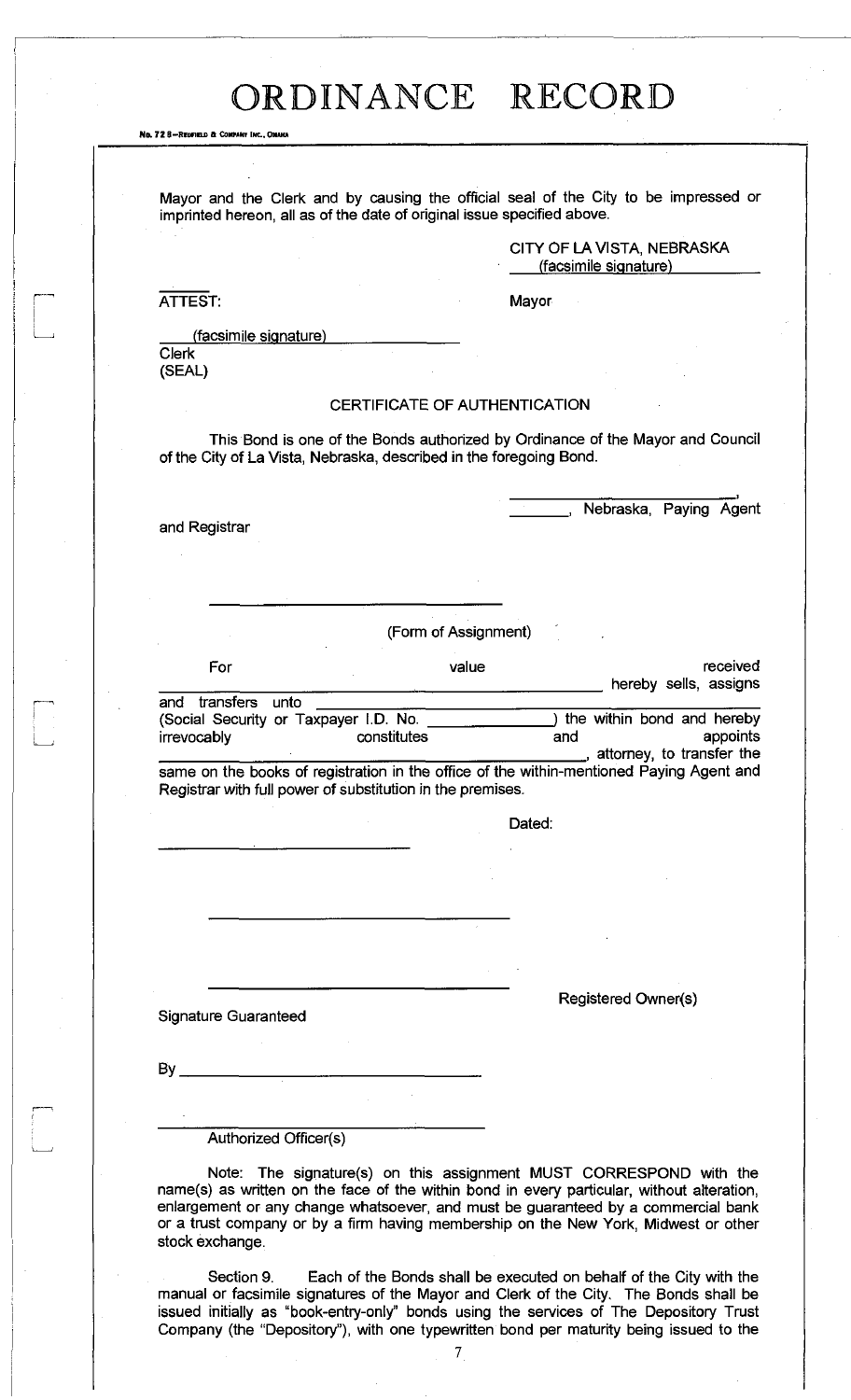No. 72 8-REDFIELD & COMPANY INC., OMAHA

Depository. In such connection said officers are authorized to execute and deliver a letter of representations (the "Letter of Representations") in the form required by the Depository, for and on behalf of the City, which shall thereafter govern matters with respect to registration, transfer, payment and redemption of the Bonds. Upon the issuance of the Bonds as "book-entry-only" bonds, the following provisions shall apply:

(a) The City and the Paying Agent and Registrar shall have no responsibility or obligation to any broker-dealer, bank or other financial institution for which the Depository holds Bonds as securities depository (each, a "Bond Participant") or to any person who is an actual purchaser of a Bond from a Bond Participant while the Bonds are in book-entry form (each, a "Beneficial Owner") with respect to the following:

(i) the accuracy of the records of the Depository, any nominees of the Depository or any Bond Participant with respect to any ownership interest in the Bonds,

(ii) the delivery to any Bond Participant, any Beneficial Owner or any other person, other than the Depository, of any notice with respect to the Bonds, including any notice of redemption, or

(iii) the payment to any Bond Participant, any Beneficial Owner or any other person, other than the Depository, of any amount with respect to the Bonds. The Paying Agent and Registrar shall make payments with respect to the Bonds only to or upon the order of the Depository or its nominee and all such payments shall be valid and effective fully to satisfy and discharge the obligations with respect to such Bonds to the extent of the sum or sums so paid. No person other than the Depository shall receive an authenticated Bond, except as provided in (e) below.

(b) Upon receipt by the Paying Agent and Registrar of written notice from the Depository to the effect that the Depository is unable or unwilling to discharge its responsibilities, the Paying Agent and Registrar shall issue, transfer and exchange Bonds requested by the Depository in appropriate amounts. Whenever the Depository requests the Paying Agent and Registrar to do so, the Paying Agent and Registrar will cooperate with the Depository in taking appropriate action after reasonable notice (i) to arrange, with the prior written consent of the City, for a substitute depository willing and able upon reasonable and customary terms to maintain custody of the Bonds or (ii) to make available Bonds registered in whatever name or names the Beneficial Owners transferring or exchanging such Bonds shall designate.

(c) If the City determines that it is desirable that certificates representing the Bonds be delivered to the Bond Participants and/or Beneficial Owners of the Bonds and so notifies the Paying Agent and Registrar in writing, the Paying Agent and Registrar shall so notify the Depository, whereupon the Depository will notify the Bond Participants of the availability through the Depository of bond certificates representing the Bonds. In such event, the Paying Agent and Registrar shall issue, transfer and exchange bond certificates representing the Bonds as requested by the Depository in appropriate amounts and in authorized denominations.

(d) Notwithstanding any other provision of this Ordinance to the contrary, so long as any Bond is registered in the name of the Depository or any nominee thereof, all payments with respect to such Bond and all notices with respect to such Bond shall be made and given, respectively, to the Depository as provided in the Letter of Representations.

(e) Registered ownership of the Bonds may be transferred on the books of registration maintained by the Paying Agent and Registrar, and the Bonds may be delivered in physical form to the following:

(i) any successor securities depository or its nominee;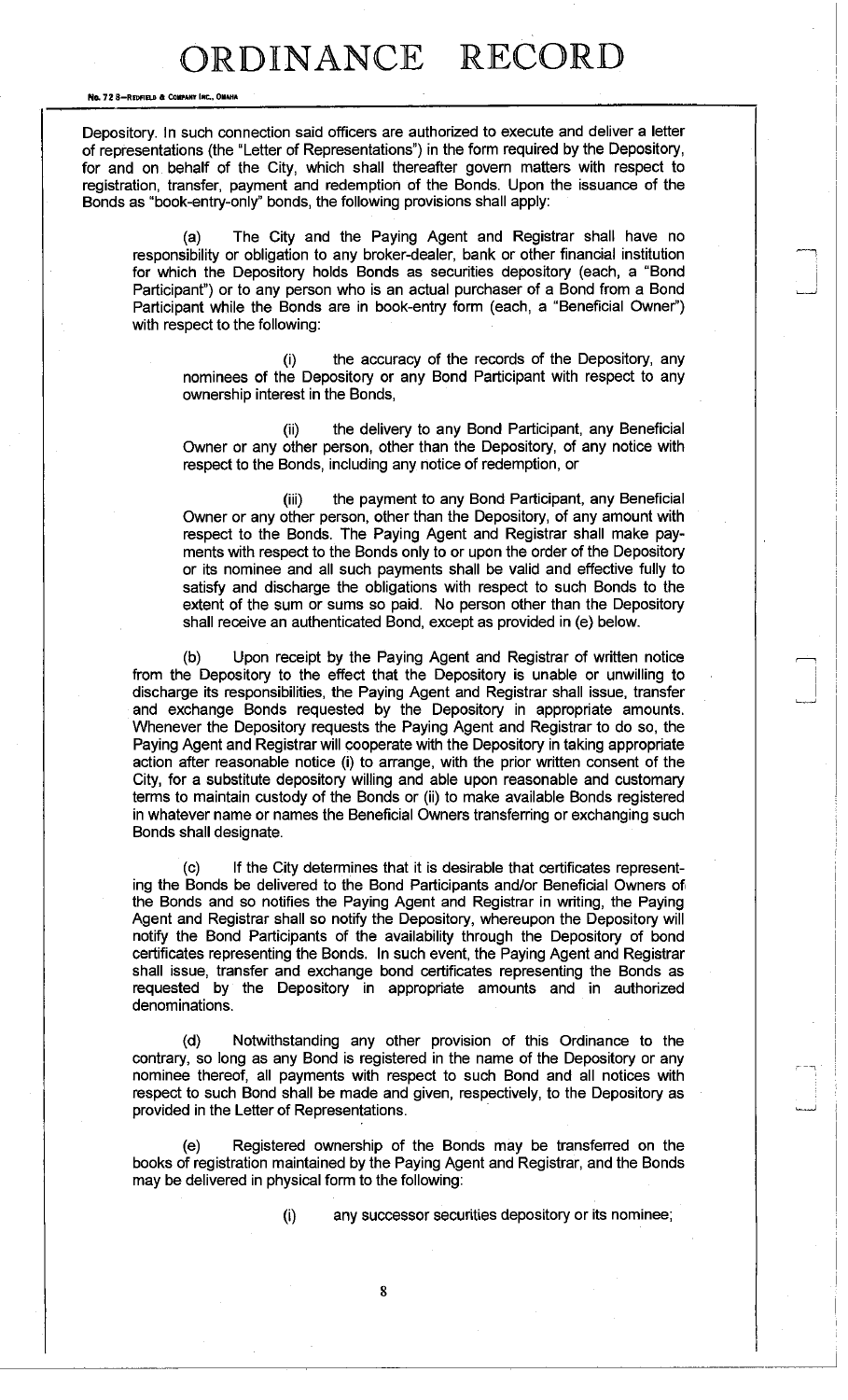Ne. 72 8-REDFIELD & COMPA

(ii) any person, upon (A) the resignation of the Depository from its functions as depository or (B) termination of the use of the Depository pursuant to this Section.

(f) In the event of any partial redemption of a Bond unless and until such partially redeemed Bond has been replaced in accordance with the provisions of this Ordinance, the books and records of the Paying Agent and Registrar shall govern and establish the principal amount of such Bond as is then outstanding and all of the Bonds issued to the Depository or its nominee shall contain a legend to such effect.

If for any reason the Depository resigns and is not replaced or upon termination by the City of book-entry-only form, the City shall immediately provide a supply of bond certificates for issuance upon subsequent transfers or in the event of partial redemption. In the event that such supply of certificates shall be insufficient to meet the requirements of the Paying Agent and Registrar for issuance of replacement bond certificates upon transfer or partial redemption, the City agrees to order printed an additional supply of bond certificates and to direct their execution by manual or facsimile signature of its then duly qualified and acting officers. In case any officer whose signature or facsimile thereof shall appear on any Bond shall cease to be such officer before the delivery of such Bond (including any bond certificates delivered to the Paying Agent and Registrar for issuance upon transfer or partial redemption) such signature or such facsimile signature shall nevertheless be valid and sufficient for all purposes the same as if such officer or officers had remained in office until the delivery of such Bond. The Bonds shall not be valid and binding on the City until authenticated by the Paying Agent and Registrar. The Bonds shall be delivered to the Paying Agent and Registrar for registration and authentication. Upon execution, registration and authentication of the Bonds, they shall be delivered to the City Treasurer, who is authorized to deliver them to D.A. Davidson & Co., as initial purchaser thereof, upon receipt of 99.25% of the principal amount of the Bonds plus accrued interest thereon to date of payment for the Bonds (which purchase price may be modified by the terms of the Designation). Such initial purchaser shall have the right to direct the registration of the Bonds and the denominations thereof within each maturity, subject to the restrictions of this Ordinance. The Underwriter and its agents, representatives and counsel and the City's bond counsel are hereby authorized to take such actions on behalf of the City as are necessary to effectuate the closing of the issuance and sale of the Bonds, including, without limitation, authorizing the release of the Bonds by the Depository at closing. The Authorized Officers of the City (or any one of them) are hereby authorized to execute the Bond Purchase Agreement for the sale of the Bonds to the Underwriter, in substantially the form presented herewith, with such changes as such Authorized Officers may deem necessary and appropriate. The officers of the City, or any one or more of them are hereby further authorized to take any and all actions and enter into any and all agreements deemed necessary or appropriate in connection with the issuance and sale of the Bonds and the redemption and payment of the Refunded Bonds, and any such actions previously taken are hereby ratified and confirmed.

Section 10. The Clerk is directed to make and certify a transcript or transcripts of the proceedings of the Mayor and Council precedent to the issuance of the Bonds, a copy of which shall be delivered to the initial purchaser of the Bonds.

Section 11. The net sale proceeds of the Bonds, along with any necessary funds of the City on hand, shall be applied to the payment and satisfaction of all of the principal of and the interest on the Refunded Bonds as called for redemption on the Redemption Date. Accrued interest received from the sale of the Bonds, if any, shall be applied to pay interest first falling due on the Bonds. Expenses of issuance of the Bonds may be paid from the proceeds of the Bonds.

Section 12. The City agrees that it shall, pursuant to Section 18-1201 R.R.S. Neb. 2012, as amended, levy a special tax so long as any of the Bonds remain outstanding of not more than  $5¢$  per \$100 of taxable value on all the taxable property within the City. The City further agrees that such tax shall be levied in such amount so that in each calendar year in which payments of principal and interest fall due on the Bonds, the anticipated amount to be collected from such tax shall be an amount of not less than 112% of the total amount of principal and interest payable on the Bonds in such calendar year. The Bonds shall be secured by such tax and shall be payable out of the funds derived from such tax. On receipt of such taxes, the City Treasurer shall hold such tax in a separate fund for the purpose of paying the Bonds.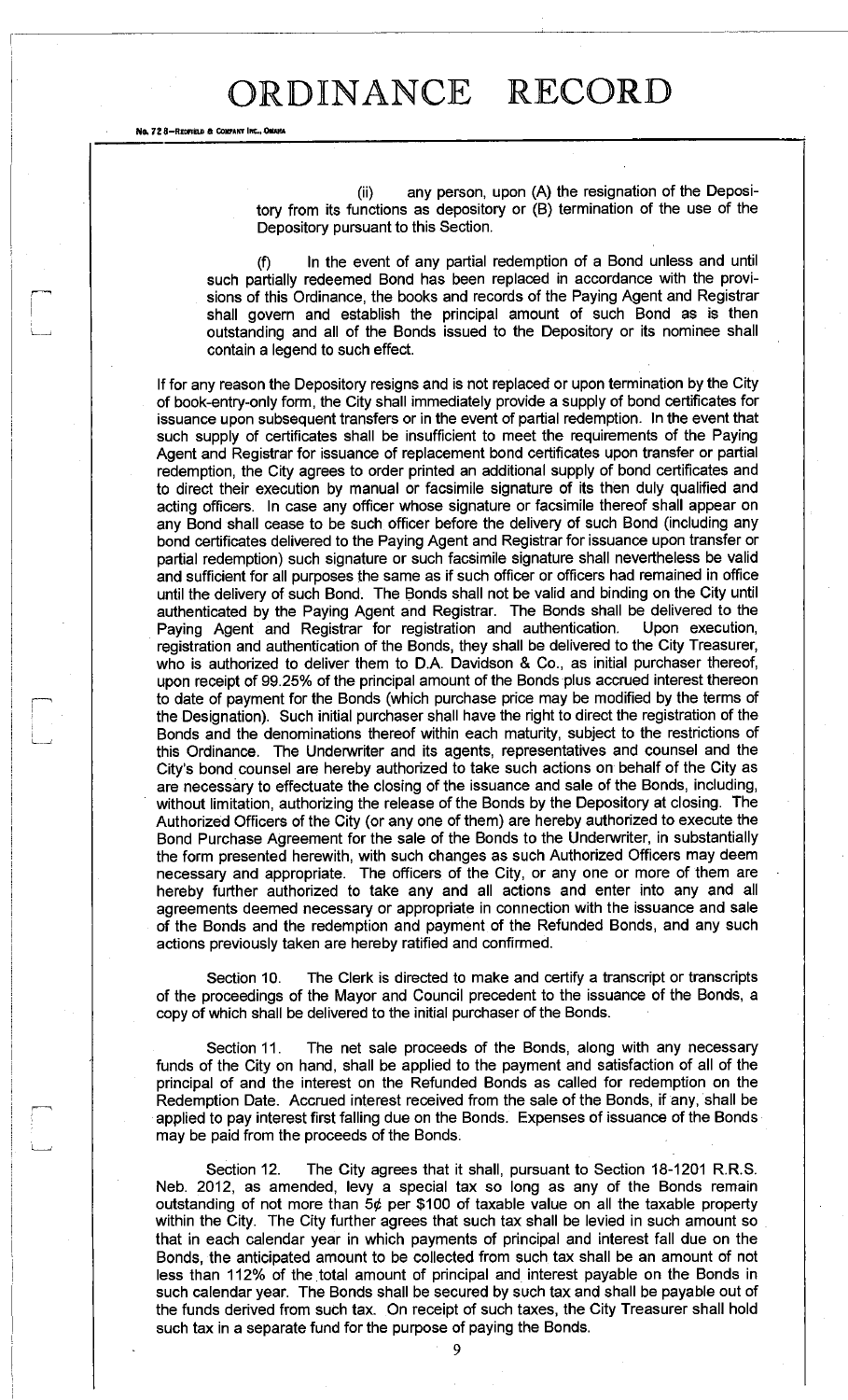No. 72 B-REDFIELD & COMPANY IN

Section 13. The Mayor and Council hereby approve the Preliminary Official Statement with respect to the Bonds and the information therein contained, and the Mayor and City Administrator or either of them is authorized to approve and deliver a final Official Statement for and on behalf of the City, and such final Official Statement shall be delivered in accordance with the requirements of Reg. Sec. 240.15c2-12 of the Securities and Exchange Commission.

Section 14. The City hereby covenants and agrees that it will make no use of the proceeds of the Bonds which would cause the Bonds to be arbitrage bonds within the meaning of Sections 103(b)(2) and 148 of the Internal Revenue Code of 1986, as amended (the "Code") and further covenants to comply with said Sections 103(b)(2) and 148 and all applicable regulations thereunder throughout the term of said issue, including all requirements with respect to payment and reporting of rebates, if applicable. The City hereby covenants to take all action necessary to preserve the tax-exempt status of the interest on the Bonds for federal income tax purposes under the Code with respect to taxpayers generally. The City further agrees that it will not take any actions which would cause the Bonds to constitute "private activity bonds" within the meaning of Section 141 of the Code. The City hereby designates the Bonds as its "qualified tax-exempt obligations" pursuant to Section 265(b)(3)(B)(i)(III) of the Code and covenants and warrants that it does not reasonably expect to issue bonds or other obligations aggregating in principal amount more than \$10,000,000 during the calendar year in which the Bonds are issued (taking into consideration the exception for current refunding issues). The Mayor is hereby authorized to make any and all certifications deemed necessary in connection with the designation of the Bonds as "qualified tax-exempt obligations", including "deemed designating" the Bonds.

Section 15. The City's obligations under this Ordinance with respect to any or all of the Bonds herein authorized shall be fully discharged and satisfied as to any or all of such Bonds and any such Bond shall no longer be deemed to be outstanding hereunder if such Bond has been purchased by the City and canceled or when the payment of principal of and interest thereon to the respective date of maturity or redemption (a) shall have been made or caused to be made in accordance with the terms thereof, (b) shall have been provided for by depositing with a national or state bank having trust powers, or trust company, in trust, solely for such payment (i) sufficient money to make such payment and/or (ii) direct general obligations (including obligations issued or held in book entry form on the books of the Department of Treasury of the United States of America) of or obligations the principal and interest of which are unconditionally guaranteed by the United States of America (herein referred to as "U.S. Government Obligations") in such amount and bearing interest payable and maturing or redeemable at stated fixed prices at the option of the holder as to principal, at such time or times, as will ensure the availability of sufficient money to make such payments; provided, however, that with respect to any Bond to be paid prior to maturity, the City shall have duly called such Bond for redemption and given notice of such redemption as provided by law or made irrevocable provision for the giving of such notice. Any money so deposited with such bank or trust company in excess of the amount required to pay principal of and interest on the Bonds for which such monies or U.S. Government Obligations were deposited shall be paid over to the City as and when collected.

Section 16 In order to promote compliance with certain federal tax and securities laws relating to the Bonds herein authorized (as well as other outstanding bonds) the policy and procedures attached hereto as  $Exhibit 'A'$  (the "Post-Issuance Compliance Policy and Procedures") are hereby adopted and approved in all respects. To the extent that there is any inconsistency between the attached Post-Issuance Compliance Policy and Procedures and any similar policy or procedures previously adopted and approved, the Post-Issuance Compliance Policy and Procedures shall control.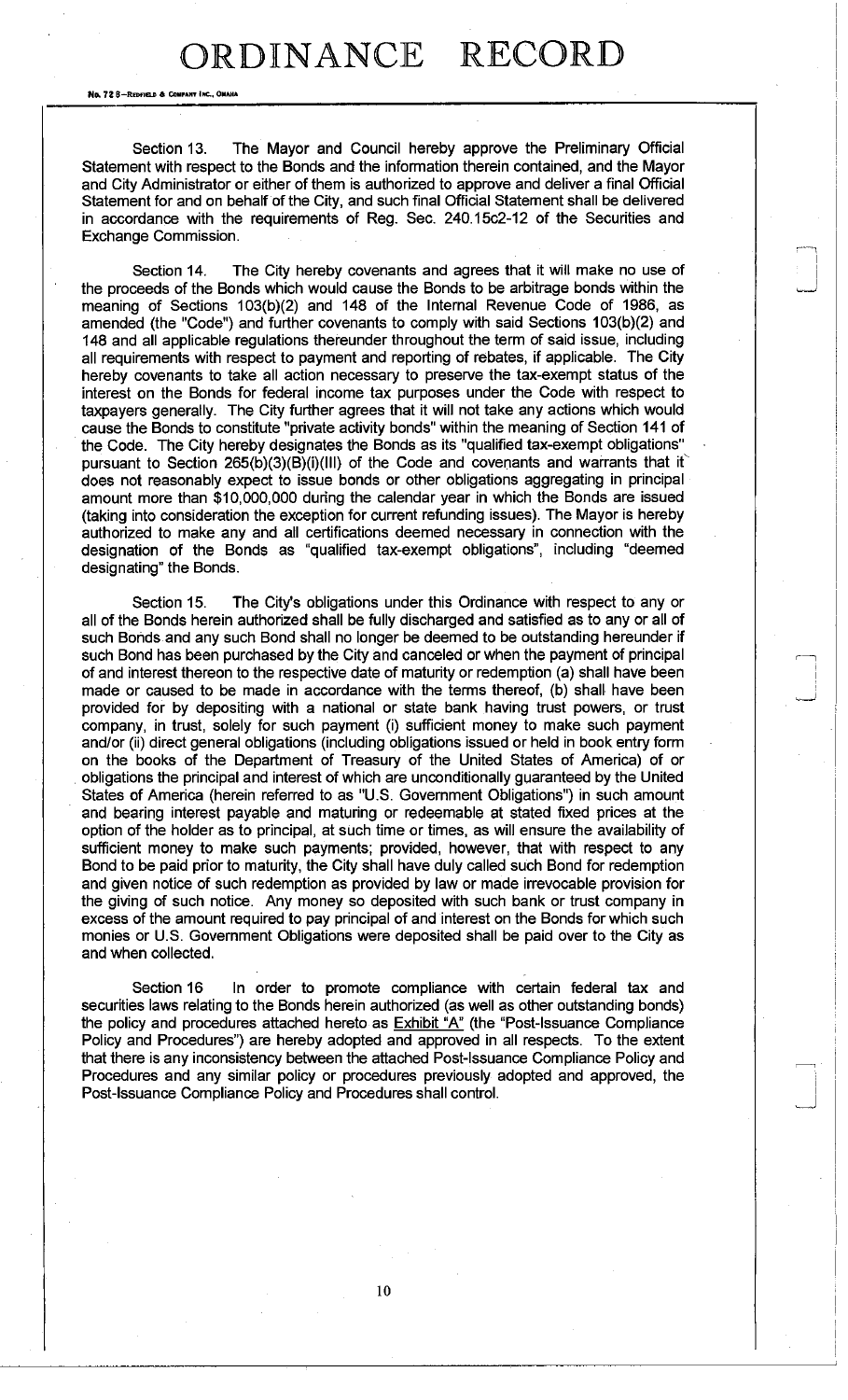No. 72 8-Reorien & C

Section 17. This Ordinance shall be in force and take effect from and after its passage and publication in pamphlet form as provided by law.

PASSED AND APPROVED THIS 25TH DAY OF NOVEMBER, 2014.

CITY OF LA VISTA

Douglas Kindig, Mayor

ATTEST:

P\*- <sup>1</sup> " '•-\*

Suethe (em Pamela A. Buethe, CM

City Clerk

[SEAL]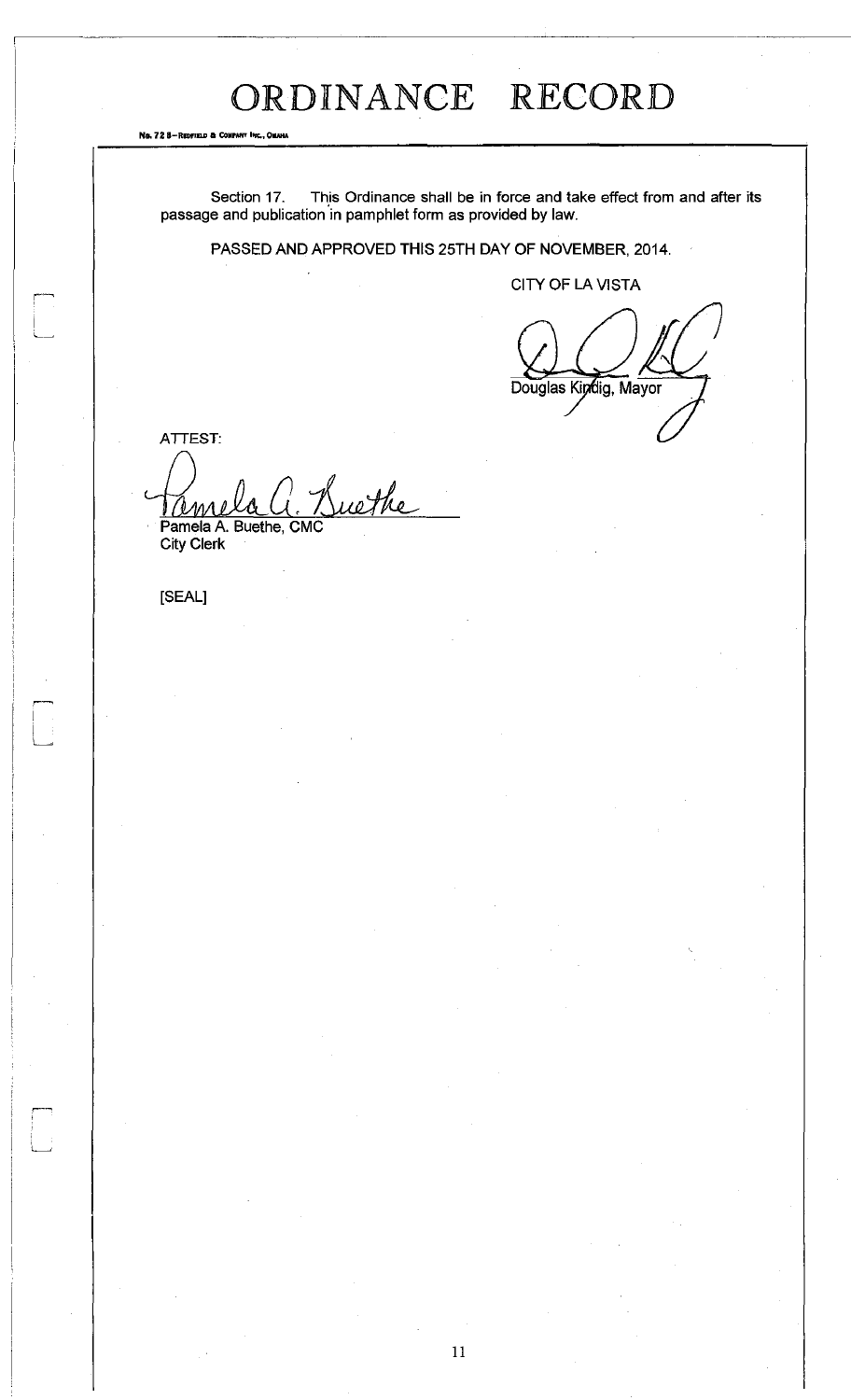| No. 72 8-REDFIELD & COMPANY INC., OMAHA |                                                                                                                                                                                                                                                                                                                                                                                                  |                                                                                                                                                                                                                                                                                                                                                                                                                                                                                |                                                                                                                                                                                                                                                                                                                                                      |           |
|-----------------------------------------|--------------------------------------------------------------------------------------------------------------------------------------------------------------------------------------------------------------------------------------------------------------------------------------------------------------------------------------------------------------------------------------------------|--------------------------------------------------------------------------------------------------------------------------------------------------------------------------------------------------------------------------------------------------------------------------------------------------------------------------------------------------------------------------------------------------------------------------------------------------------------------------------|------------------------------------------------------------------------------------------------------------------------------------------------------------------------------------------------------------------------------------------------------------------------------------------------------------------------------------------------------|-----------|
|                                         |                                                                                                                                                                                                                                                                                                                                                                                                  |                                                                                                                                                                                                                                                                                                                                                                                                                                                                                |                                                                                                                                                                                                                                                                                                                                                      |           |
|                                         |                                                                                                                                                                                                                                                                                                                                                                                                  |                                                                                                                                                                                                                                                                                                                                                                                                                                                                                |                                                                                                                                                                                                                                                                                                                                                      |           |
|                                         |                                                                                                                                                                                                                                                                                                                                                                                                  |                                                                                                                                                                                                                                                                                                                                                                                                                                                                                |                                                                                                                                                                                                                                                                                                                                                      |           |
|                                         |                                                                                                                                                                                                                                                                                                                                                                                                  |                                                                                                                                                                                                                                                                                                                                                                                                                                                                                |                                                                                                                                                                                                                                                                                                                                                      |           |
|                                         |                                                                                                                                                                                                                                                                                                                                                                                                  |                                                                                                                                                                                                                                                                                                                                                                                                                                                                                |                                                                                                                                                                                                                                                                                                                                                      |           |
|                                         |                                                                                                                                                                                                                                                                                                                                                                                                  |                                                                                                                                                                                                                                                                                                                                                                                                                                                                                |                                                                                                                                                                                                                                                                                                                                                      |           |
|                                         |                                                                                                                                                                                                                                                                                                                                                                                                  |                                                                                                                                                                                                                                                                                                                                                                                                                                                                                |                                                                                                                                                                                                                                                                                                                                                      |           |
|                                         |                                                                                                                                                                                                                                                                                                                                                                                                  |                                                                                                                                                                                                                                                                                                                                                                                                                                                                                |                                                                                                                                                                                                                                                                                                                                                      |           |
|                                         |                                                                                                                                                                                                                                                                                                                                                                                                  |                                                                                                                                                                                                                                                                                                                                                                                                                                                                                |                                                                                                                                                                                                                                                                                                                                                      |           |
|                                         |                                                                                                                                                                                                                                                                                                                                                                                                  |                                                                                                                                                                                                                                                                                                                                                                                                                                                                                |                                                                                                                                                                                                                                                                                                                                                      |           |
|                                         |                                                                                                                                                                                                                                                                                                                                                                                                  |                                                                                                                                                                                                                                                                                                                                                                                                                                                                                |                                                                                                                                                                                                                                                                                                                                                      |           |
|                                         |                                                                                                                                                                                                                                                                                                                                                                                                  |                                                                                                                                                                                                                                                                                                                                                                                                                                                                                |                                                                                                                                                                                                                                                                                                                                                      |           |
|                                         |                                                                                                                                                                                                                                                                                                                                                                                                  |                                                                                                                                                                                                                                                                                                                                                                                                                                                                                |                                                                                                                                                                                                                                                                                                                                                      |           |
|                                         |                                                                                                                                                                                                                                                                                                                                                                                                  |                                                                                                                                                                                                                                                                                                                                                                                                                                                                                |                                                                                                                                                                                                                                                                                                                                                      |           |
|                                         |                                                                                                                                                                                                                                                                                                                                                                                                  |                                                                                                                                                                                                                                                                                                                                                                                                                                                                                |                                                                                                                                                                                                                                                                                                                                                      |           |
|                                         |                                                                                                                                                                                                                                                                                                                                                                                                  |                                                                                                                                                                                                                                                                                                                                                                                                                                                                                |                                                                                                                                                                                                                                                                                                                                                      |           |
|                                         |                                                                                                                                                                                                                                                                                                                                                                                                  |                                                                                                                                                                                                                                                                                                                                                                                                                                                                                |                                                                                                                                                                                                                                                                                                                                                      |           |
|                                         |                                                                                                                                                                                                                                                                                                                                                                                                  |                                                                                                                                                                                                                                                                                                                                                                                                                                                                                |                                                                                                                                                                                                                                                                                                                                                      |           |
|                                         |                                                                                                                                                                                                                                                                                                                                                                                                  |                                                                                                                                                                                                                                                                                                                                                                                                                                                                                |                                                                                                                                                                                                                                                                                                                                                      |           |
| $\sim$                                  |                                                                                                                                                                                                                                                                                                                                                                                                  |                                                                                                                                                                                                                                                                                                                                                                                                                                                                                |                                                                                                                                                                                                                                                                                                                                                      |           |
|                                         |                                                                                                                                                                                                                                                                                                                                                                                                  |                                                                                                                                                                                                                                                                                                                                                                                                                                                                                | $\sim 100$                                                                                                                                                                                                                                                                                                                                           |           |
|                                         |                                                                                                                                                                                                                                                                                                                                                                                                  | $\mathcal{L}^{\mathcal{L}}(\mathcal{L}^{\mathcal{L}}(\mathcal{L}^{\mathcal{L}}(\mathcal{L}^{\mathcal{L}}(\mathcal{L}^{\mathcal{L}}(\mathcal{L}^{\mathcal{L}}(\mathcal{L}^{\mathcal{L}}(\mathcal{L}^{\mathcal{L}}(\mathcal{L}^{\mathcal{L}}(\mathcal{L}^{\mathcal{L}}(\mathcal{L}^{\mathcal{L}}(\mathcal{L}^{\mathcal{L}}(\mathcal{L}^{\mathcal{L}}(\mathcal{L}^{\mathcal{L}}(\mathcal{L}^{\mathcal{L}}(\mathcal{L}^{\mathcal{L}}(\mathcal{L}^{\mathcal{L$                      |                                                                                                                                                                                                                                                                                                                                                      |           |
|                                         | $\mathcal{L}(\mathcal{L}^{\mathcal{L}})$ and $\mathcal{L}^{\mathcal{L}}$ are the set of the set of $\mathcal{L}^{\mathcal{L}}$                                                                                                                                                                                                                                                                   |                                                                                                                                                                                                                                                                                                                                                                                                                                                                                |                                                                                                                                                                                                                                                                                                                                                      |           |
|                                         |                                                                                                                                                                                                                                                                                                                                                                                                  | $\label{eq:2.1} \mathcal{L}(\mathcal{L}(\mathcal{L})) = \mathcal{L}(\mathcal{L}(\mathcal{L})) = \mathcal{L}(\mathcal{L}(\mathcal{L})) = \mathcal{L}(\mathcal{L}(\mathcal{L})) = \mathcal{L}(\mathcal{L}(\mathcal{L}))$                                                                                                                                                                                                                                                         |                                                                                                                                                                                                                                                                                                                                                      |           |
|                                         | $\label{eq:2.1} \frac{1}{\sqrt{2\pi}}\int_{\mathbb{R}^3}\frac{1}{\sqrt{2\pi}}\int_{\mathbb{R}^3}\frac{1}{\sqrt{2\pi}}\int_{\mathbb{R}^3}\frac{1}{\sqrt{2\pi}}\int_{\mathbb{R}^3}\frac{1}{\sqrt{2\pi}}\int_{\mathbb{R}^3}\frac{1}{\sqrt{2\pi}}\int_{\mathbb{R}^3}\frac{1}{\sqrt{2\pi}}\int_{\mathbb{R}^3}\frac{1}{\sqrt{2\pi}}\int_{\mathbb{R}^3}\frac{1}{\sqrt{2\pi}}\int_{\mathbb{R}^3}\frac{1$ | $\label{eq:2.1} \mathcal{L}(\mathcal{L}(\mathcal{L})) = \mathcal{L}(\mathcal{L}(\mathcal{L})) = \mathcal{L}(\mathcal{L}(\mathcal{L})) = \mathcal{L}(\mathcal{L}(\mathcal{L})) = \mathcal{L}(\mathcal{L}(\mathcal{L})) = \mathcal{L}(\mathcal{L}(\mathcal{L})) = \mathcal{L}(\mathcal{L}(\mathcal{L})) = \mathcal{L}(\mathcal{L}(\mathcal{L})) = \mathcal{L}(\mathcal{L}(\mathcal{L})) = \mathcal{L}(\mathcal{L}(\mathcal{L})) = \mathcal{L}(\mathcal{L}(\mathcal{L})) = \math$ |                                                                                                                                                                                                                                                                                                                                                      |           |
|                                         |                                                                                                                                                                                                                                                                                                                                                                                                  | $\mathcal{L}(\mathcal{L}(\mathcal{L}(\mathcal{L}(\mathcal{L}(\mathcal{L}(\mathcal{L}(\mathcal{L}(\mathcal{L}(\mathcal{L}(\mathcal{L}(\mathcal{L}(\mathcal{L}(\mathcal{L}(\mathcal{L}(\mathcal{L}(\mathcal{L}(\mathcal{L}(\mathcal{L}(\mathcal{L}(\mathcal{L}(\mathcal{L}(\mathcal{L}(\mathcal{L}(\mathcal{L}(\mathcal{L}(\mathcal{L}(\mathcal{L}(\mathcal{L}(\mathcal{L}(\mathcal{L}(\mathcal{L}(\mathcal{L}(\mathcal{L}(\mathcal{L}(\mathcal{L}(\mathcal{$                    |                                                                                                                                                                                                                                                                                                                                                      |           |
|                                         |                                                                                                                                                                                                                                                                                                                                                                                                  |                                                                                                                                                                                                                                                                                                                                                                                                                                                                                |                                                                                                                                                                                                                                                                                                                                                      |           |
|                                         |                                                                                                                                                                                                                                                                                                                                                                                                  | $\mathcal{L}^{\mathcal{L}}_{\mathcal{L}}$ and $\mathcal{L}^{\mathcal{L}}_{\mathcal{L}}$ and $\mathcal{L}^{\mathcal{L}}_{\mathcal{L}}$ and $\mathcal{L}^{\mathcal{L}}_{\mathcal{L}}$                                                                                                                                                                                                                                                                                            |                                                                                                                                                                                                                                                                                                                                                      |           |
|                                         |                                                                                                                                                                                                                                                                                                                                                                                                  | $\label{eq:2.1} \frac{1}{\sqrt{2\pi}}\int_{0}^{\infty}\frac{1}{\sqrt{2\pi}}\left(\frac{1}{\sqrt{2\pi}}\int_{0}^{\infty}\frac{1}{\sqrt{2\pi}}\left(\frac{1}{\sqrt{2\pi}}\int_{0}^{\infty}\frac{1}{\sqrt{2\pi}}\right)\frac{1}{\sqrt{2\pi}}\right)\frac{d\omega}{\omega}d\omega.$                                                                                                                                                                                                |                                                                                                                                                                                                                                                                                                                                                      |           |
|                                         |                                                                                                                                                                                                                                                                                                                                                                                                  |                                                                                                                                                                                                                                                                                                                                                                                                                                                                                |                                                                                                                                                                                                                                                                                                                                                      |           |
|                                         |                                                                                                                                                                                                                                                                                                                                                                                                  | $\mathcal{L}(\mathcal{L}(\mathcal{L}(\mathcal{L}(\mathcal{L}(\mathcal{L}(\mathcal{L}(\mathcal{L}(\mathcal{L}(\mathcal{L}(\mathcal{L}(\mathcal{L}(\mathcal{L}(\mathcal{L}(\mathcal{L}(\mathcal{L}(\mathcal{L}(\mathcal{L}(\mathcal{L}(\mathcal{L}(\mathcal{L}(\mathcal{L}(\mathcal{L}(\mathcal{L}(\mathcal{L}(\mathcal{L}(\mathcal{L}(\mathcal{L}(\mathcal{L}(\mathcal{L}(\mathcal{L}(\mathcal{L}(\mathcal{L}(\mathcal{L}(\mathcal{L}(\mathcal{L}(\mathcal{$                    |                                                                                                                                                                                                                                                                                                                                                      |           |
|                                         | $\mathcal{L}^{\mathcal{L}}_{\mathcal{L}}$ and $\mathcal{L}^{\mathcal{L}}_{\mathcal{L}}$ are the contribution of the contribution of $\mathcal{L}^{\mathcal{L}}_{\mathcal{L}}$                                                                                                                                                                                                                    |                                                                                                                                                                                                                                                                                                                                                                                                                                                                                |                                                                                                                                                                                                                                                                                                                                                      | i<br>Link |
|                                         |                                                                                                                                                                                                                                                                                                                                                                                                  |                                                                                                                                                                                                                                                                                                                                                                                                                                                                                | $\mathcal{L}^{\text{max}}_{\text{max}}$                                                                                                                                                                                                                                                                                                              |           |
|                                         |                                                                                                                                                                                                                                                                                                                                                                                                  | $\label{eq:2.1} \mathcal{L}(\mathcal{L}(\mathcal{L}))=\mathcal{L}(\mathcal{L}(\mathcal{L}))=\mathcal{L}(\mathcal{L}(\mathcal{L}))=\mathcal{L}(\mathcal{L}(\mathcal{L}))=\mathcal{L}(\mathcal{L}(\mathcal{L}))=\mathcal{L}(\mathcal{L}(\mathcal{L}))=\mathcal{L}(\mathcal{L}(\mathcal{L}))=\mathcal{L}(\mathcal{L}(\mathcal{L}))=\mathcal{L}(\mathcal{L}(\mathcal{L}))=\mathcal{L}(\mathcal{L}(\mathcal{L}))=\mathcal{L}(\mathcal{L}(\mathcal{L}))=\mathcal{L}(\mathcal{L}(\$   | $\mathcal{L}_{\text{max}}$ and $\mathcal{L}_{\text{max}}$ and $\mathcal{L}_{\text{max}}$                                                                                                                                                                                                                                                             |           |
|                                         |                                                                                                                                                                                                                                                                                                                                                                                                  |                                                                                                                                                                                                                                                                                                                                                                                                                                                                                |                                                                                                                                                                                                                                                                                                                                                      |           |
|                                         | $\mathcal{L}^{\text{max}}_{\text{max}}$ and $\mathcal{L}^{\text{max}}_{\text{max}}$                                                                                                                                                                                                                                                                                                              | $\label{eq:2.1} \mathcal{L}(\mathcal{L}^{\text{max}}_{\mathcal{L}}(\mathcal{L}^{\text{max}}_{\mathcal{L}}(\mathcal{L}^{\text{max}}_{\mathcal{L}}(\mathcal{L}^{\text{max}}_{\mathcal{L}^{\text{max}}_{\mathcal{L}}(\mathcal{L}^{\text{max}}_{\mathcal{L}^{\text{max}}_{\mathcal{L}^{\text{max}}_{\mathcal{L}^{\text{max}}_{\mathcal{L}^{\text{max}}_{\mathcal{L}^{\text{max}}_{\mathcal{L}^{\text{max}}_{\mathcal{L}^{\text{max}}_{\mathcal{L}^{\text{max}}$                    | $\label{eq:2.1} \frac{1}{2}\sum_{i=1}^n\frac{1}{2}\sum_{j=1}^n\frac{1}{2}\sum_{j=1}^n\frac{1}{2}\sum_{j=1}^n\frac{1}{2}\sum_{j=1}^n\frac{1}{2}\sum_{j=1}^n\frac{1}{2}\sum_{j=1}^n\frac{1}{2}\sum_{j=1}^n\frac{1}{2}\sum_{j=1}^n\frac{1}{2}\sum_{j=1}^n\frac{1}{2}\sum_{j=1}^n\frac{1}{2}\sum_{j=1}^n\frac{1}{2}\sum_{j=1}^n\frac{1}{2}\sum_{j=1}^n\$ |           |
|                                         |                                                                                                                                                                                                                                                                                                                                                                                                  |                                                                                                                                                                                                                                                                                                                                                                                                                                                                                |                                                                                                                                                                                                                                                                                                                                                      |           |

i

i

i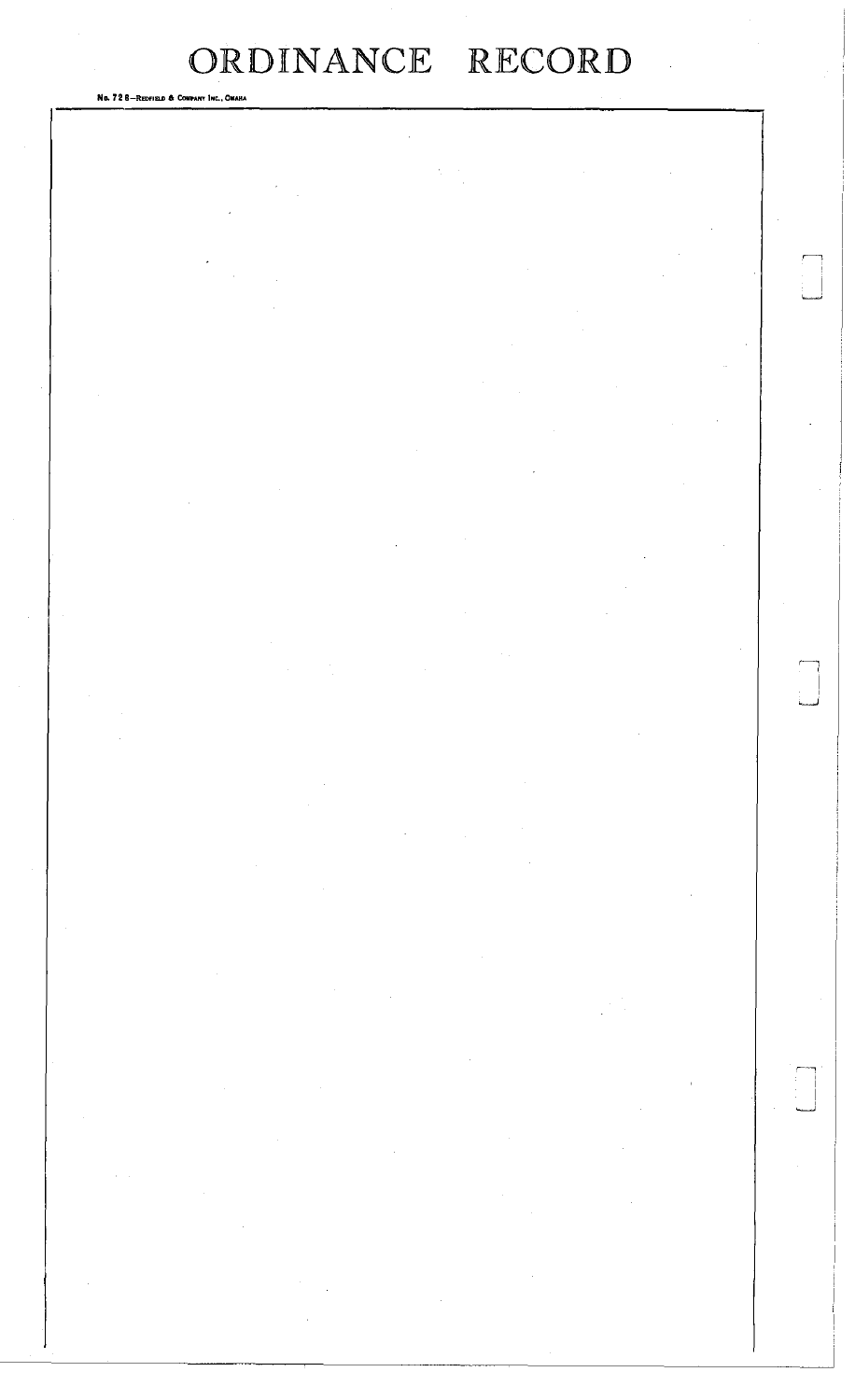No. 72 8-REDFIELD & COMPANY INC., OMAHA

### **EXHIBIT A**

**Policy and Procedures Federal Tax Law and Disclosure Requirements for Tax-exempt Bonds and/or Build America Bonds** 

**ISSUER NAME: City of La Vista, in the State of Nebraska** 

### **i :OMPUANCE OFFICER (BY TITLE): City Cler k**

### **POLICY**

It is the policy of the Issuer identified above (the "Issuer") to comply with all Federal tax lequirements and securities law continuing disclosure obligations for its obligations issued as taxexempt bonds or as direct pay build America bonds to ensure, as applicable (a) that interest on its tax-exempt bonds remains exempt from Federal income tax, (b) that the direct payments dissociated with its bonds issued as "build America bonds" are received by the Issuer in a timely manner and (c) compliance with any continuing disclosure obligations of the Issuer with respect **Id** its outstanding bonds.

#### **PROCEDURES**

Compliance Officer. Review of compliance with Federal tax requirements and securities law  $\phi$ ontinuing disclosure obligations as generally outlined below shall be conducted by the Compliance Officer identified above (the "Compliance Officer"). To the extent more than one person has been delegated specific responsibilities, the Compliance Officer shall be responsible for ensuring coordination of all compliance review efforts.

Training. The Compliance Officer shall evaluate and review educational resources regarding post-issuance compliance with Federal tax and securities laws, including periodic review of resources published for issuers of tax-exempt obligations by the Internal Revenue Service (either on its website at http://www.irs.gov/taxexemptbond, or elsewhere) and the Municipal Securities Rulemaking Board (either on its Electronic Municipal Market Access website ["EMMA"] at http://www.emma.msrb.or[g,](http://www.emma.msrb.org) or elsewhere).

Compliance Review. A compliance review shall be conducted at least annually by or at the direction of the Compliance Officer. The review shall occur at the time the Issuer's annual audit takes place, unless the Compliance Officer otherwise specifically determines a different time period or frequency of review would be more appropriate.

#### **Scope of Review.**

P <u>u 1999 n</u>

*Document Review.* At the compliance review, the following documents (the "Bond Documents") shall be reviewed for general compliance with covenants and agreements and applicable regulations with respect to each outstanding bond issue:

- (a) the resolution(s) and/or ordinance(s), as applicable, adopted by the governing body of the Issuer authorizing the issuance of its outstanding bonds, together with any documents setting the final rates and terms of such bonds (the "Authorizing Proceedings"),
- (b) the tax documentation associated with each bond issue, which may include some or all of the following (the "Tax Documents"):
	- i. covenants, certifications and expectations regarding Federal tax requirements which are described in the Authorizing Proceedings;
	- ii. Form 8038 series filed with the Internal Revenue Service;
	- iii. tax certificates, tax compliance agreements, tax regulatory agreement or similar documents;
	- iv. covenants, agreements, instructions or memoranda with respect to rebate or private use;
	- v. any reports from rebate analysts received as a result of prior compliance review or evaluation efforts; and
	- vi. any and all other agreements, certificates and documents contained in the transcript associated with the Authorizing Proceedings relating to federal tax matters.